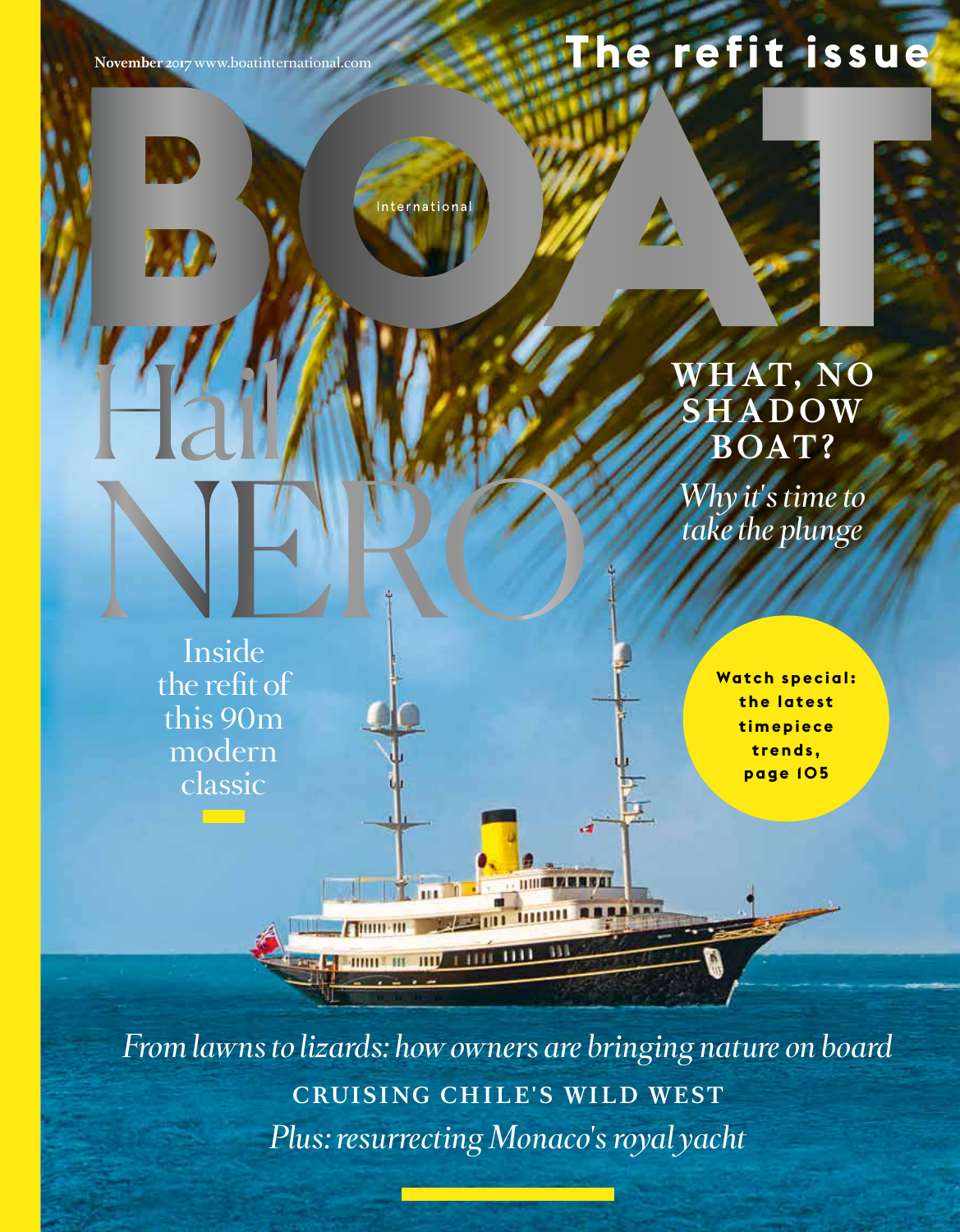# DEEPEST ISOUTH THE

 $-25.7$ 

 *With barren seascapes and wild weather patterns, only the courageous get to enjoy the raw natural beauty of Chilean Patagonia.* Risa Merl *joins* Argo *to discover a land where wilderness still rules*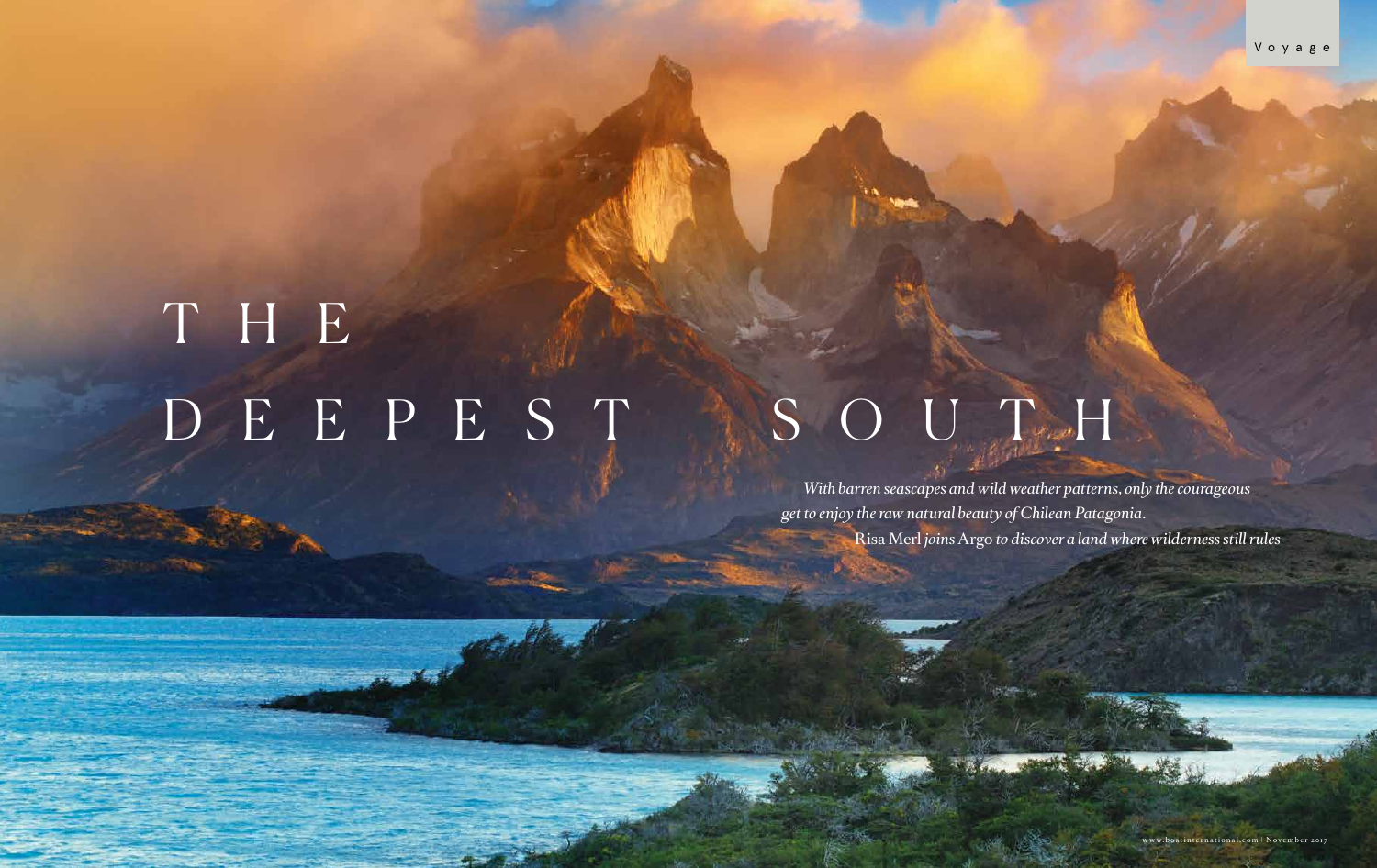ou could be forgiven for thinking Chile is merely a narrow piece of land, growing skinnier as it nears Cape Horn and playing footsie with Argentina's southern borders. But look closely at a map and you'll see green and blue speckles, seemingly placed as randomly as in a Jackson Pollock painting.

This slender country has more islands and even less land than you might think. This is especially true of Chilean Patagonia, which stretches towards the icy realms of Antarctica and offers sky shattering peaks, frosty glaciers, lush anchorages and few signs of civilisation. What an ideal place for a boat to go messing about.

On this increasingly well worn globe, it's rare to find "new" cruising grounds (early explorers may have sailed these waters, but Patagonia is certainly a new  $\blacktriangleright$ 



"Yacht owners come to Chile's Patagonia for the ruggedness – to see the glaciers, the whales, the deserted beauty"

"When people think of Patagonia, they might picture the Argentinian pampas and gauchos," says Carlos Miquel, regional director of South American Super Yacht Support Services. "They are often surprised to find that more of Patagonia resides in Chile and most of that is waterways and islands. Yacht owners come to Chile's Patagonia for the ruggedness – to see the glaciers, the whales, the deserted beauty."

And while Patagonia might seem worlds away, it's all about your perspective. Miami to Monaco is 4,600 nautical miles, a trip many yachts do annually. Miami to Puerto Montt in northern Patagonia is only 4,300 nautical miles.

Argo*, left, gets up close to the Pío XI glacier, which is more than 40 miles in length and grew by three miles between 1945 and 1976*

PHOTOGRAPHS: OPENING SPREAD 4CORNERS. THIS SPREAD ALAMY; ANDY ULITSKY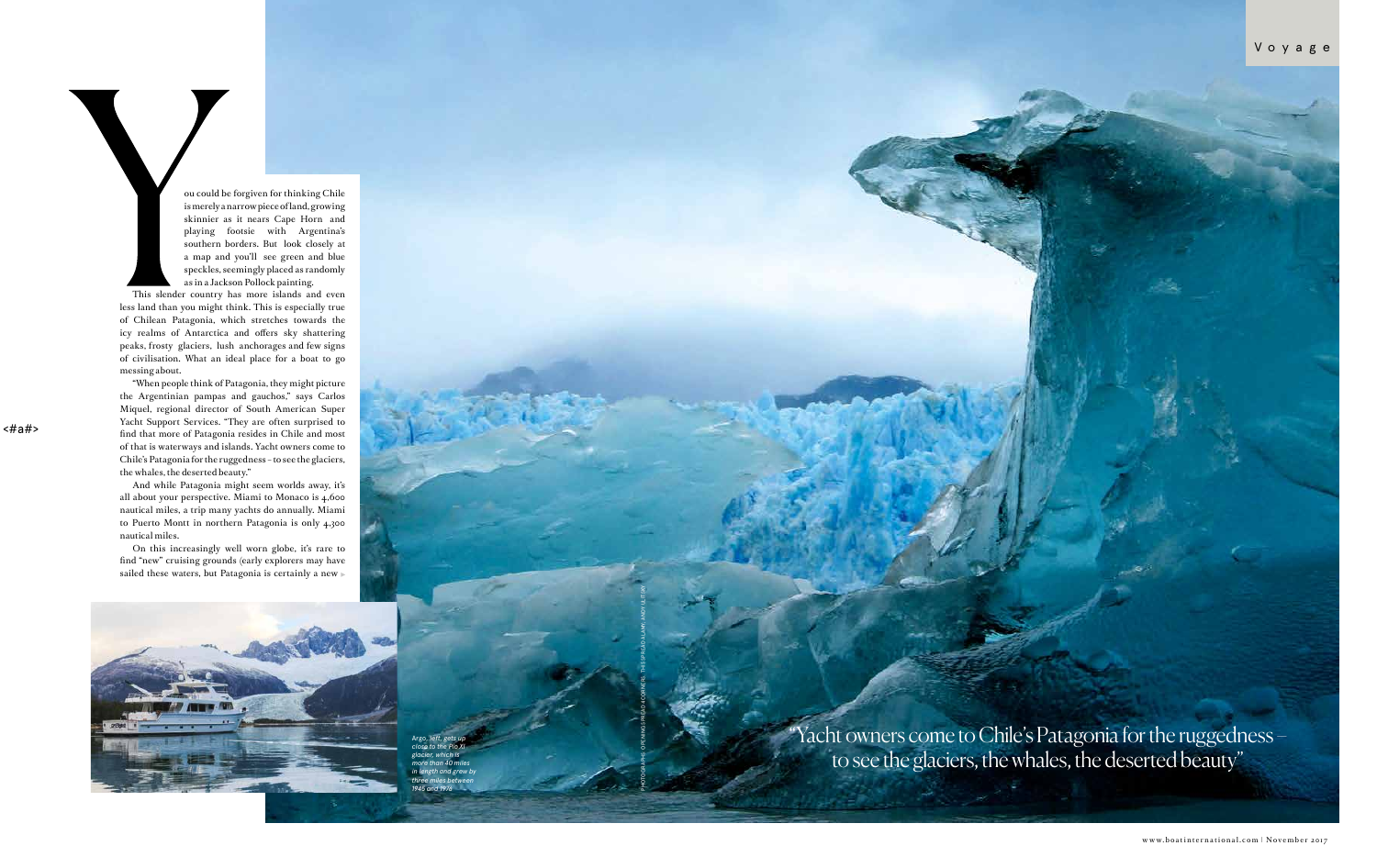framed by towering mountain ranges. There won't be another town for many days and the only signs that man has been here are the lighthouses dotting the shore – some thin and solitary, like the 16 metre Punta Porpoise Light; others squat, fat compounds taking over an entire bluff, such as Cabo Raper Light, which guards the treacherous Golfo de Penas (Gulf of Pain). "Before GPS, this was the only way around this jagged coastline," says Hawran as we sit at the helm, looking out.

Though desolate, the fjords aren't devoid of life. Dolphins race the boat and seals laze on their backs, fins akimbo, waiting for *Argo* to pass so they can surf our wake. We spot whales too, a cluster off the island of Isla Carlos III, near our first anchorage at Bahia Tilly.

We are alone save for a small fishing boat that has ventured miles from civilisation. We take the fishermen wine and they repay us with fresh fish and sea urchins. The rest of the trip we are the only boat in every anchorage.

With so many harbours to tuck into,

privacy is abundant and we quickly develop an evening tradition of taking to the tender the minute we drop anchor and exploring every nook and cranny of the vastly different hideaways. Seno Pico Paico is a captivating combination – a wide harbour with protected nooks and a gloriously long waterfall at its southern end.

Most of the anchoring is stern-to, dropping the hook and securing a line to the trees on shore. In nearly every anchorage, there are pebble beaches and places to pull ashore, and we study the plants that are unlike anything I've seen outside of a rare botanical garden, strange flat-topped trees shaped by wind and the native monkey puzzle trees – all of which are reminiscent of a Dr Seuss cartoon.

*Argo* is exploring the entire South American coast before rounding Cape Horn. "I like seeing raw beauty rather than the tourist attractions'

Patagonia is a bird-watcher's paradise and we spot colourful feathered friends such as the Austral parakeet and long-tailed meadowlark. Chile is also home to birds of grand proportions, such as the Andean condor, a vulture with a wing span of more than three metres, and to the cute, flightless Magellanic penguin.

At night, the sky is thick with stars. The Milky Way is clear to see, with nebulas appearing to deepen as your eyes adjust. The pitch black is disrupted only by our own anchor light and we look for the Southern Cross, Centaurus and an upside-down view of the Plough, or Big Dipper, all novelties of Southern Hemisphere stargazing.





*Chilean Patagonia's attractions include the Salto Grande waterfall, far right, the Andean condor, above, and Commerson's dolphins, right*

playground for superyachts). In the past few years, more yachts have been visiting, ranging from explorers such as 50 metre *Triton* and 49 metre *Plan B* to more demure sailboats such as 37 metre *Pumula* and 53 metre *Drumbeat*, proving that nearly anyone can take on this challenging route with the right planning and enough gumption.



One owner with such qualities is Paul Hawran, whose 27 metre Outer Reef *Argo* is exploring the entire South American coast before rounding Cape Horn. "There is a peacefulness you get here travelling by boat, combined with exploring somewhere not too many people have been," he says. "I like seeing raw beauty rather than the tourist attractions."

I meet *Argo*, Hawran, his crew and Miquel at Punta Arenas for a 10 day journey that will take us from the south of Chilean Patagonia to the north. The port on the Strait of Magellan has a strong German heritage and is home to the Austral brewery, the southernmost brewery in the world.

As we leave Punta Arenas, the strait is

<#a#>